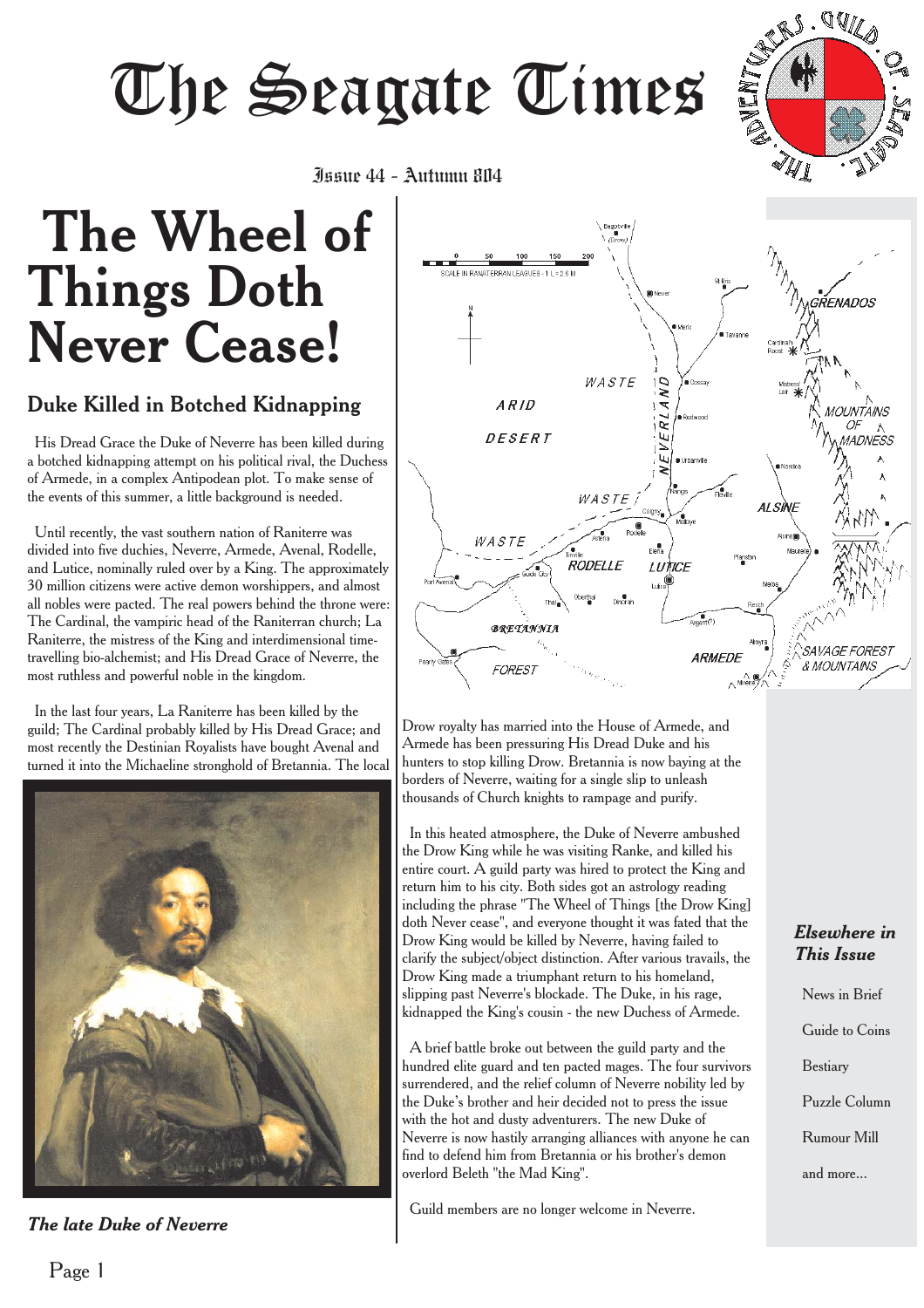#### *Rodrigo:*

*"I've got more sense than to loot a grave in front of a hundred and fifty pilgrims."*

# **News in Brief**

## On the Ice

Two powerful E&Es were recently overhead having a private conversation in a corner of the pub, so naturally I wrote it all down and passed it on to the SGT. - Sibilious, The Spy Master.

"Our employer, the court binder guy, hired us to go kill the five agents of the demons that froze Flugelheim. So we flew up to the moon lake and went through the impenetrable barrier, beat up a few of their snakes, explored and damaged one of their towers that were moving out and making the circle bigger, killed the agent who came out to investigate, flew up to their main keep, broke through all their defences, killed the other four agents, and then bam! We're in this demon dimension and this ice demon guy was saying a bit early but thanks for killing my agents, now you've got twenty-four hours to get out otherwise you die and become my new agents. Then we're standing on this huge chunk of ice where time is different and it's not Alusia.

So we fly up to the edge and get out. We did our job and most of Flugelheim is no longer iced up, but now there's this bit of demonic ice plane sitting over the lake of the moon and thirty miles radius around it, and that can't be good. And you know how most of their population went missing during the winter, I think that all of those people are trapped in the demonic ice bit. We had the best of intentions, we thought we were doing the right thing..."

# The Game's Afoot

Recently a guild party was hired to aid an elderly mage called Curtains who was having problems with creatures invading his universe. This party found out that he really did create universes, with some pretty strange rules and effects on the people visiting them. He lived in a very strange pub called the Black Rose which had magically appeared in Seagate shortly before the Guild meeting.

The party was transported into the mage's current universe that was being invaded by undead and dwarves and various other creatures, which were coming from other universes created by Curtains' brothers. Taking his advice, they took on a quest involving pookas (think unicorns), a virgin (possibly the only one in the Seagate Guild), and many other creatures, which we mostly avoided in a long trip to the oracle. This creature was awoken by a key we had retrieved as part of our quest, and started some strange events in another universe.

The party travelled to this universe by committing suicide at the right time and place, only to find that this universe was about to be destroyed, and the cause was the pub, which was now resident on this plane. They quickly found and investigated this pub, only to find that Curtains and his two brothers had merged together into a single very powerful mage, and he was deliberately destroying the universe as it was made by another universe maker which he hated.

Despite being offered a number of magical items and a free trip back to Alusia, the party felt they could not let this person destroy the universe, as Alusia might well be next. They bravely attacked, and through luck and the careful use of a few magical items picked up in their travels, the mage was split back into three individuals, and are happy to report that in this form they are relatively



harmless. Curtains then returned the pub to Alusia to allow the adventurers to return home.

# Freetaun Instigates Gold Rush

Freetaun, the infamous pirate haven in the Isles of Adventure, has 'found' a sunken city just to its north. Combat archaeologists from many countries are flocking to the islands to stake out their ground and gather antiquities.

# Unrest in Azuria

The equatorial empire of Azuria is in the throes of revolution. Two bastard daughters of the previous Emperor, whom the guild claims they didn't kill, are having a major domestic. The insular satrapies are picking sides based on whose flying army turns up first, and woe-betide anyone who picks wrong. This region is dangerous for adventurers, and cash poor. However, the princesses have plenty of magic loot.

# Unusual Weather in Kin Lu

The unseasonal flooding and typhoons have cost the southern provinces most of their summer crops. The ruling house of Taijin may need to call upon their deep pockets and international favours or lose their rice monopoly.

## Upset in Northern Baronies

Borovia has been making friendly overtures to Syborite, putting all armies in the northern baronies on high alert over summer. Syborite has hired over a thousand mercenaries to assist in politely turning down Count Kree's offer.

# Pilgrims find Paradise

With the help of a Guild adventuring party, a group of pilgrims fleeing persecution by a magic-hating society have managed to reach the Paradise they were seeking. The journey took them through barren landscapes, expansive grassy savannahs, ice covered wastelands (complete with glaciers), sweltering deserts, and fertile plains. It is hoped that they will prosper in their new home.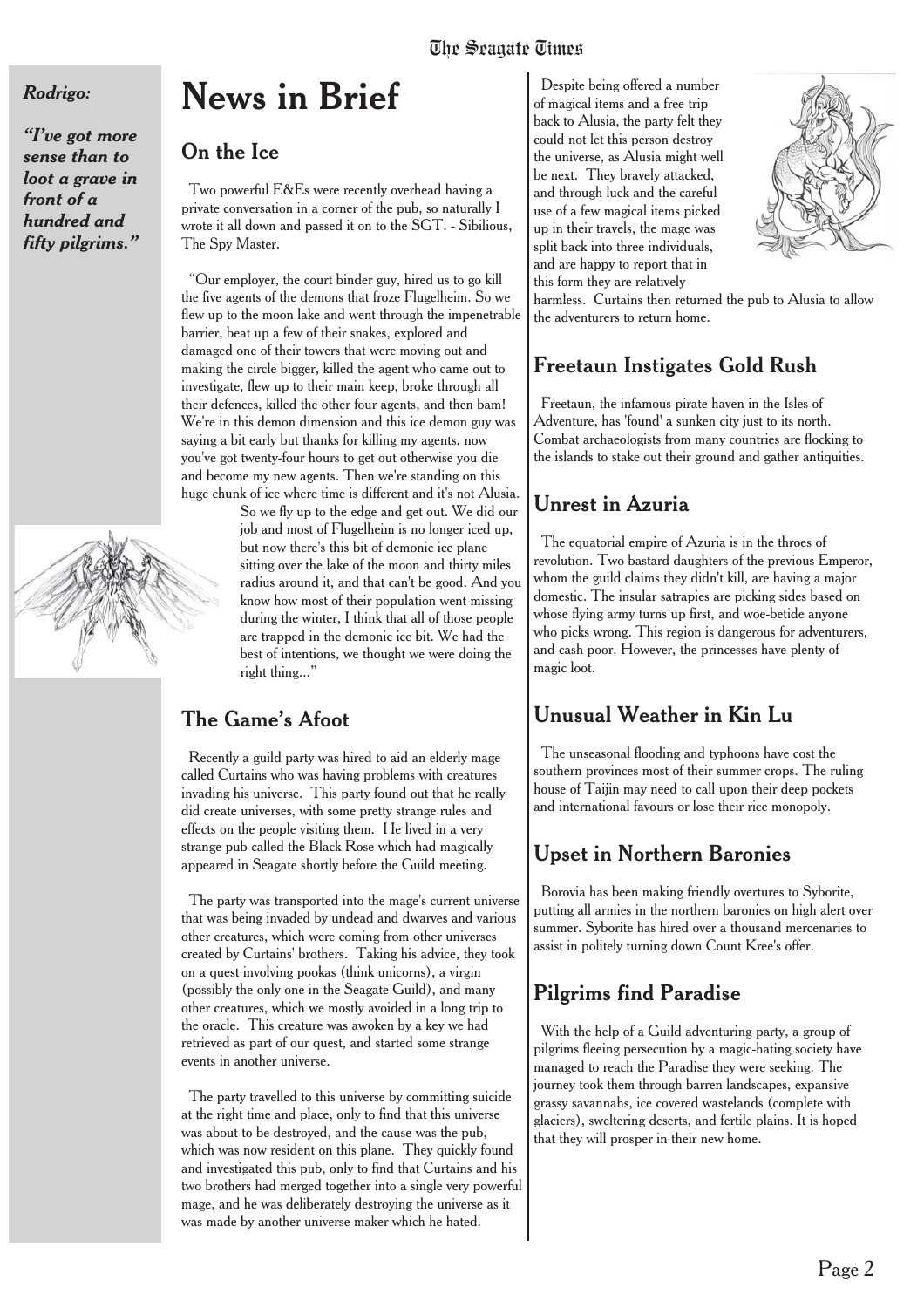# **The Bad Lieutenant**

Once again the See of Wizards on the plane of Kahessire required the services of a Guild Party. Queen Nereth, having taken over from her recently declared-ill father, faced a rebellion from Tarn, a misguided Captain of the Kingdom's forces. He had been sent to the Temple of Murmur by the former King to deal with the unspeakable evil let forth by a Guild party a couple of years ago. Unfortunately he, and the four companies of mercenaries with him, have combined with forces from the Temple, taken over the nearest town, and declared for the former King.

I, Darien, was made Party Leader on the strength of a successful mission for the then Lady Nereth a year ago. We soon realise that the party is strong on Firepower, flying and illusion magics, but somewhat short in the areas of banishing and not dying. However we resolve to use guile, as well as whatever of the Kingdom's forces were available to us.

After travelling through the portal to the See, we received fuller explanations. Besides delivering Tarn's head, additional missions are to disrupt the supplies travelling to the Warlord of the empire to the West, and identifying disloyal elements of her priesthood.

We spend a few days gathering information in a variety of settings in the central and Northern parts of the See. Particular highlights were the duel Sir Wojer fought with Lady Gwendoline (a favourite of the Queen) over a matter of honour, and the lovely dance held a couple of days later. Discussions are also held with the Ghoul Master (criminals are thrown into the ghoul pits) and various members of the priesthood - note that the compulsory religion in the See is to worship a piece of rock. We fly to a site one set of Wings away from the three towns of interest, and cache supplies.

In Greyford (upriver of the rebel town), we are shocked to find that the two mercenary companies hired to protect the town are brawling in the streets, with their Captains swearing at each other in the council chambers. We gather intelligence from the head priest and decide to bang the Captain's heads together. However an ambush is sprung by demonic forces as we walk through the town. After they are dealt with, we issue our invitations, and have a discussion with the town's Ghoul Master. Finishing this task triggers the Ghoul Master's attempt to depart, and his possession by a demonic spirit, apparently offended by the pure and strong beliefs of some party members. We promote the head Ghoul apprentice, and leave the Mercenaries and townsfolk to repair the damage.

After a brief nap, we wake to barrels of Greek Fire being flung into the town - GoK catches one, to the detriment of his hip. Disrupting the fire base of trolls with salamanders causes the enemy forces to charge the wall. We delay them, and gather up the Namer priests, who assist us (at some cost) in seeing off the ogre archers, demonic angel, uber-dogs, and trolls.

Come breakfast time, we establish that the Captains have been cursed to hate each other. Confident that the town can now resist any further attack by anything other than the rebel's main body, we fly to the Convent of the Sisters of Mercy, hopeful they can resurrect GoK and Shizane. They can, after we assist in the cleanup from an attack by a part of the rebel forces.

Interrogation of their prisoner reveals that the rebel main body is heading north, towards the Queen's citadel. Some of the Sisters are encouraged to assist in the Citadel's defence their magics will be useful, and they are proven to be loyal.

Next day, we use Crystals of Vision to find the encampment - they are using magic to help them travel faster. We capture a patrol, and confirm that assistance from inside the Citadel is expected when the small force attacks. The patrol is ransomed, we fly back to the Citadel to keep them informed, and go back to Greyford to make sure everything is OK. We discover that a new mercenary company is staying in town, lead by Samantha. She is barely civil, due to various injustices suffered as consequences of the actions of multiple Guild parties - most of her complaints are justified. We sleep at our campsite.

A precognitive Flame Sight reveals Tarn's location as deep under the Citadel. After flying back, a number of the Queen's subjects are recruited to complement the party, notably Lady Gwendolin to provide an Earth Elemental, Father Rama to banish, and two Sisters to help power us up with Earth and E&E spells. Our Elemental digs a tunnel from next to the castle's doorway to Hell, about 130 feet below ground level, in the direction of the tunnel being dug by Tarn's force.

We break out to ground level some distance from the Citadel, the barrel of Naphtha we teleport into their tunnel is quickly extinguished, so the party takes to an Air Mage's cloud to avoid the clumps of earth being hurled by their Elemental.

A few imps are spotted near a peasant's hut, so we power up as the cloud descends towards a nearby hillock. Unfortunately the opposing MilSci had come to the same conclusion about the benefits of high ground. Tarn, an Earth Elemental, a Baron in Demon armour, various dwarven mages and sundry spawn of the underworld erupt from the hillock as we step on to it - the fight begins as a melee.

Tarn's opening swing removes Grendal's left arm, but he immediately retaliates in kind! Shizane's fiery mount grapples with the enemy while Gerald looses a spray of arrows. Gerrard and Sir Wojer wade in, and our Fire mages ply their trade at close range. Lady Gwendoline removes Tarn's head, and the Namers banish those nasties still left. Everyone was quickened, so the vicious scrap took less than half a minute. Interrogating the survivors and examining the loot, it seems that they were nearly as surprised as we were, and were also set up for a ranged battle. There is quite a haul of items and investeds, mainly demonic and Necro.

The Queen is well pleased, and even more so when we spy out the supply line from the far west to Lord Goren in Asula. Several weeks worth of supplies (huge quantities of coal, and a strange goo called 'rubber') are destroyed, apparently by locals opposed to the plans of Goren. Gwendoline is hiring a Guild party this season.

*Phaeton:*

*"I'm assuming Sooty is doing the correct thing."*

*Earth Elemental*

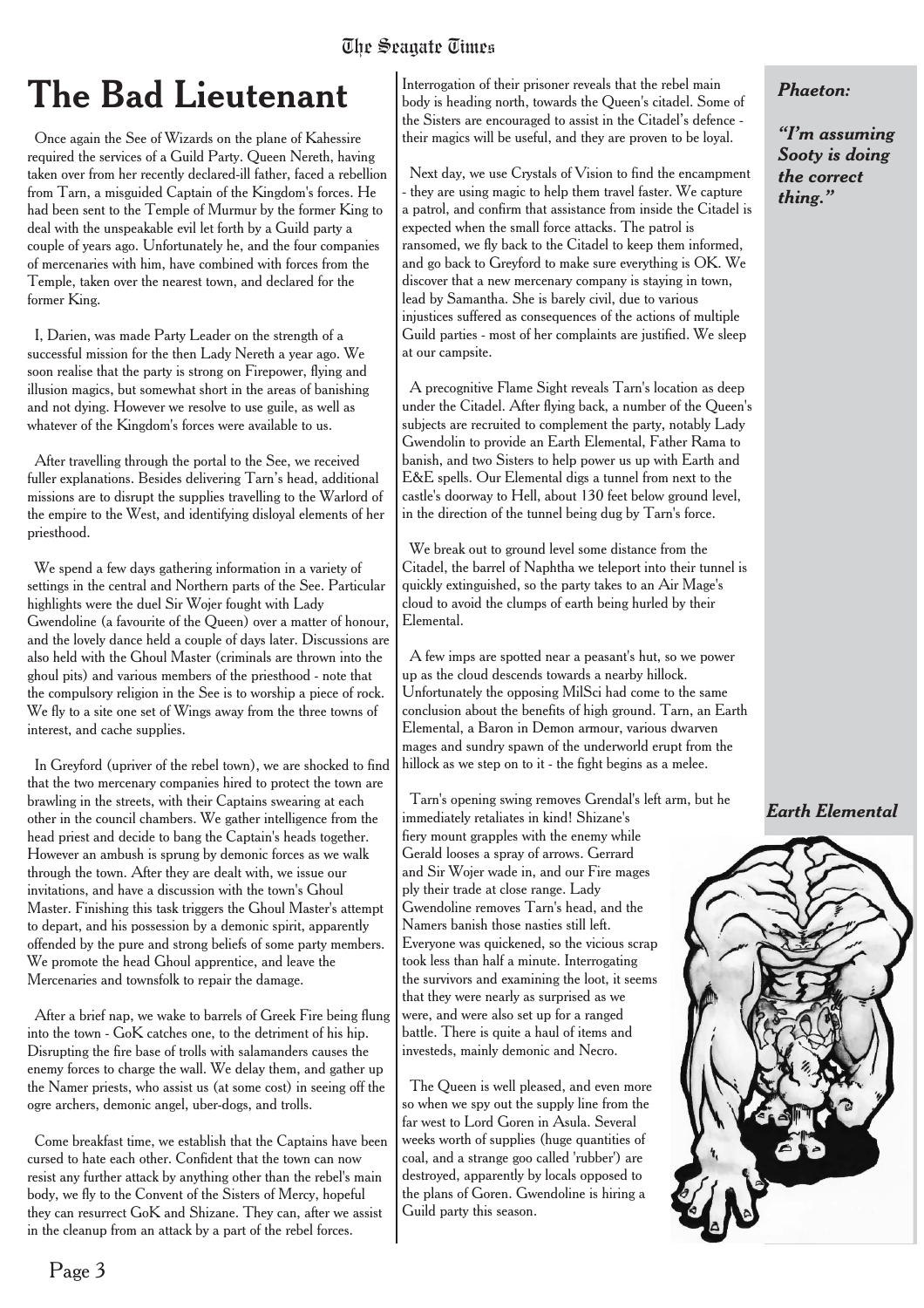#### *Sera:*

*"Want to make sure i's are crossed and t's are dotted,"*

#### *Phaeton:*

*"Don't you mean t's crossed and i's dotted?"*

#### *Sera:*

*"Not in Elvish."*

# Who are **Borghoff & Dellith?**

Over summer we had the pleasure of interviewing a unique pair of adventurers: Borghoff son-of-Praghurst, and his daughter Dellith daughter-of-Gwenda (or daughter-of-Borghoff as she prefers to be known). We visited them at the house adjacent to the shop "Candles and Toys" in Seacroft, 30 miles West of Seagate.

At 6'8", and very solidly built, the handsome Borghoff seems to tower over one, no doubt giving weight to his utterances at the town council meetings (he was elected councillor several years ago, though not yet following in his father-in-law's mayoral footsteps). His famed blue dragonskin armour is nowhere to be seen.

Dellith takes after her mother, a very attractive 5'9", slim athletic build, with short blond hair. She dresses in plain but well made clothing. She is often seen with a hawk on her wrist, and a battle axe with blades shaped as a hawks head.

*SGT: Borghoff would you care to explain how you and your wife look younger than Dellith? Is it really because you consort with demons?*

Borghoff: (chuckles) No. On the contrary, it is because we have each supped from the Holy Grail.

*SGT: And do you now have to eat twice as much as hobbits?*

Borghoff: No, not at all. You must be thinking of a different Holy Grail.

#### *SGT: When and why did you join the Seagate Adventurers' Guild?*

Borghoff: I was adventuring with a small group of fellow adventurers when the area we were in was involved in a planar collision. Very messy. Through the actions of one of the party (who, unbeknownst to us, had a demonic connection) we ended up on Alusia not far from Brastor holdings. At Castle Brastor, we learned of the Guild and, along with Carsec and Marcus the Restorer, I journeyed to Seagate and signed up. That was 1981 AP (781WK).

*SGT: So you're not originally from around these parts. I suppose that would explain the peculiar naming conventions your family has, and your height too?*

Borghoff: No, I just grew taller after being blessed with strength.

#### *SGT: And you Dellith, when and why did you join the Seagate Adventurers' Guild?*

Dellith : When? as soon as I could - sooner in fact. I snuck out on an adventure when I was 17 against my father's wishes. Why? There are many layers of reasons as to why. To follow in my father's footsteps. To join the good fight against Demons. To have an exciting life. To make my fortune.

Borghoff : All good reasons!



SGT: Borghoff, how did you and your wife feel about your daughter becoming an adventurer too? Borghoff: One of the hardest things that I have ever done in my life, was letting Dellith join the Guild and allowing her to go off adventuring on her own. There is a part of me which would much rather she stayed safely at home, where I can watch over and protect her. But every person must live their own life, and, with my love for Dellith, I had to let her go, so that she could find her own way in the world.

SGT: I understand you are both Namers. What was it like being taught magic by your own father? Did it put a strain on your relationship at all? Dellith: We certainly had our moments. There were some days when I wasn't speaking to him. In the end though I gained a great respect for him and his abilities. Borghoff: (smiles) She certainly takes after her mother ! She can be particularly stubborn. I was glad of my Military training with the Castellan Borderers, through which I knew that being hard on Dellith would strengthen her, and better prepare her for the big, bad world out there. I was glad of Gwenda's support as well, as she was often able to talk Dellith around when she was being overly childish.

*SGT: Would you still want to teach your other children too?*

Borghoff: Child. My son Rondulf is not interested in Naming.

*SGT: Are there other things Borghoff has taught you?* Dellith: My father has taught me many things. Some of them I didn't really come to appreciate until long afterwards. He taught me that the fight against evil is carried out on many fronts. I have come to find that some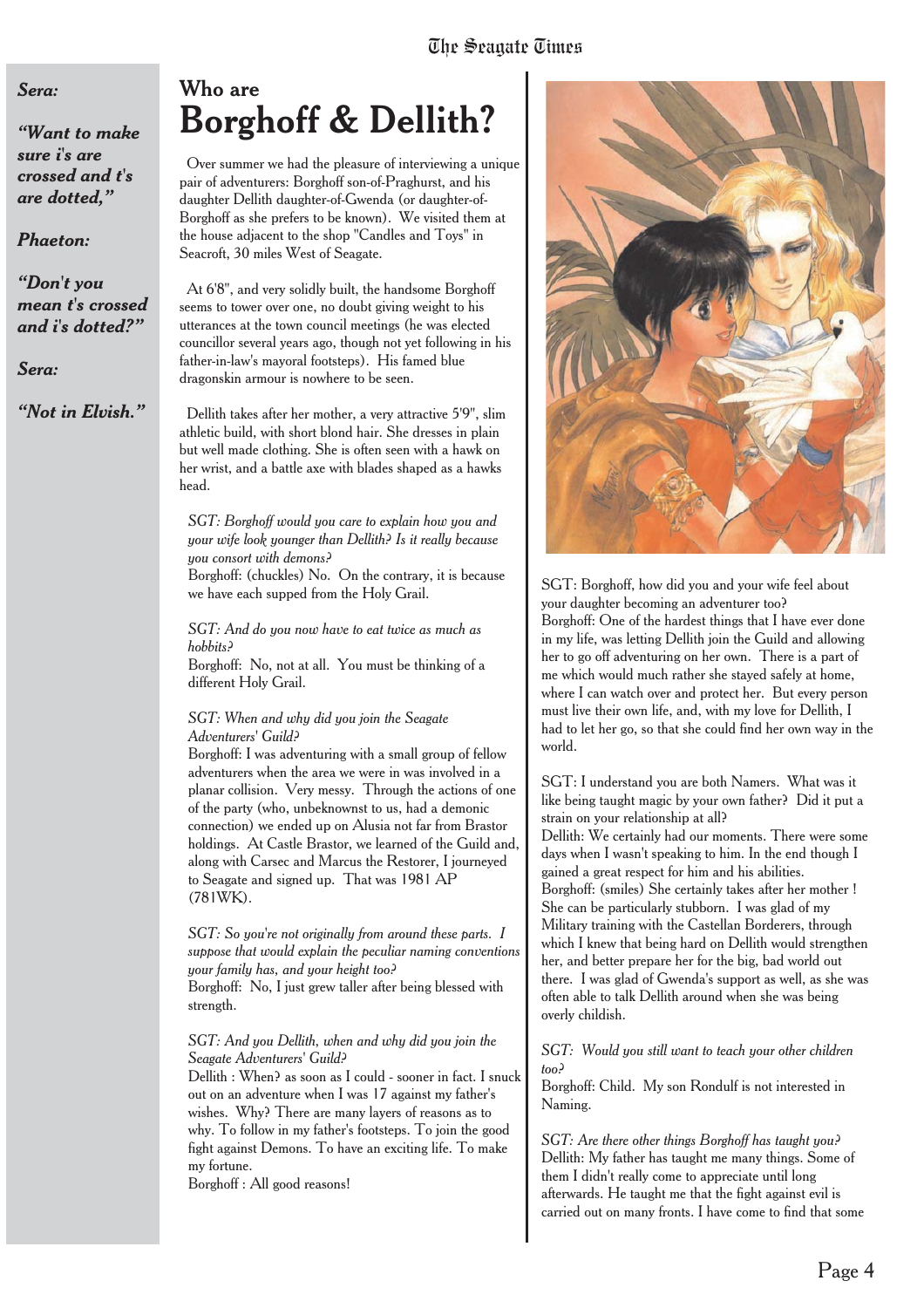of those fronts are in unexpected places, such as within a group of adventurers.

#### *SGT: What else do you wish she had learned?*

Borghoff: The way of the world is such that although one can be taught some very important things, one does not truly learn them until they are experienced first hand. A very useful rule of thumb for all adventurers - "Never trust a demon".

#### *SGT: Are you independent of him now?*

Dellith: Well I still spend a fair bit of time at home, and he hasn't turned my bedroom into a workshop yet, but I am financially independent now, although I still have a main gauche he lent me.

Borghoff: She's been independent ever since she could walk.

#### *SGT: Did you let Dellith start her adventuring career with many of your own magical items Borghoff?*

Borghoff: No. As I mentioned earlier, I think it is very important for a person to find their own way in the world. I lent her a Main Gauche for her first few adventures, in case she ran up against undead or demons, but she offered it back to me as soon as she acquired a magical weapon of her own.

#### *SGT: What do you do requiring a workshop Borghoff? How do you spend your time now you are retired?*

Borghoff: My wife and I make Candles and Toys which we sell through our small shop in Seacroft. I also dabble with putting spells into small mechanical items.

#### *SGT: Why are you still an adventurer - what motivates you to join a party?*

Dellith: I feel I am really doing some good in the world as an adventurer. It is a very thrilling way of life. How many jobs allow a few weeks of intense excitement and then a couple of months to recoup.

#### *SGT: And you Borghoff? What made you decide it was time to retire - and what would make you change your mind to join in the fray once more?*

Borghoff: My family became too precious to me. I did not want to lose them, nor cause them anguish should I not return from an adventure. If anything endangered any of my family I would do what I could to ensure their safety.

#### *SGT: Please describe a highlight of your career.*

Dellith: I have only died once and it had a profound effect on me. I died fighting a foul knight in the Dark Circle, so it was in a good cause at least. To die and be alive again - that is a wondrous thing.

Borghoff: One of my highlights also involves my death. I was compelled to kill myself, and succeeded in doing so, although the entire rest of the party was trying to stop me. Odd really… that that was what came to mind as a highlight. Oh, here's another. Fighting on with Neroc and Lysander, when those cowards Aus Kranger and Kree ran away.

#### *SGT: Which places would you recommend visiting, and conversely, any places you would recommend avoiding.* Dellith : I would definitely recommend avoiding Hell. The Dark Circle is not a place which is enjoyable to visit for that matter. I recommend visiting the Guild Vaults - now that was a lot of fun.

Borghoff: What about a pyramid dedicated to a Necromantic Demon on the night of La Mass ?

Dellith : They don't need to know about that... Borghoff: I was really annoyed with her doing such a seemingly stupid thing as to willingly enter this Necromantic pyramid on the night of La Mass, when the Necromantic power is at its zenith. However, when she explained that the party had been hired to save a kidnapped princess who had been taken into the pyramid presumably to be used in some foul ritual, she actively talked the others of the party into going in. I was extremely proud of her actions (but she does need to use more caution in choosing her adventuring companions !).

*SGT: Anything else you want to say to the guild populace*? Dellith: Be true to yourself. The Guild is a tool, and not a philosophy.

Borghoff: Never trust a demon !

# Cities & their Coins #2: **Destiny**

For those avid readers of this occasional column, here is the second in the series. If you didn't appreciate the first article, go read it again until you do. If you'd rather we researched an article on some other city's coins, please send us as many examples as you can c/- Seagate Times.

# History

Unfortunately, to understand the currency you have to know a little Destinian history - even the official history should suffice. The first ship sailed into Strait Juan de Fuca some 5 centuries ago and sought refuge on the islands of that strait. No-one knows from whom or what they were seeking refuge, but tradition has it that they had a lot of gold in their vessel. With a few years they had bought off or wiped out most of the longboat raiders wintering in the region & had interbred with a matriarchal Alman human tribe. By the Reign of Albert Frederick II (W.K.), they had established themselves as an independent company of traders plying the coast, thanks to their innovative ship designs (naturally buoyant!) that could carry much more freight than the spell-driven boxes and coracles of the indigenous orcs & humans. The traders discovered gold on Alba Longa the year that Freddie II was coincidentally assassinated and their leader was acknowledged as Margrave.

# Gold

A heavy gold coin was minted to commemorate a treaty with the Western Kingdom, the Doble-Real, bearing the heads of Marquis Diego I & King Albert Achilles (called the Mad, for some reason). This coin was oval, pressed, and had only one face: so that the underside was an indented reverse of the official side, a bit like a cheaply hammered medallion of copper - although, since the DR was worth a thousand Kingdom Groats and weighed over a pound, the analogy is imperfect. This coin was not used as loose change but to settle debts with townships & major lords who supplied goods to Destiny on a national scale. About this time "diego"

*"Kali the Nameless is paying us far too little, it's taken us far too long to find you, and we'd like to go home".*

*Jay, when asked to prove we are guild members.*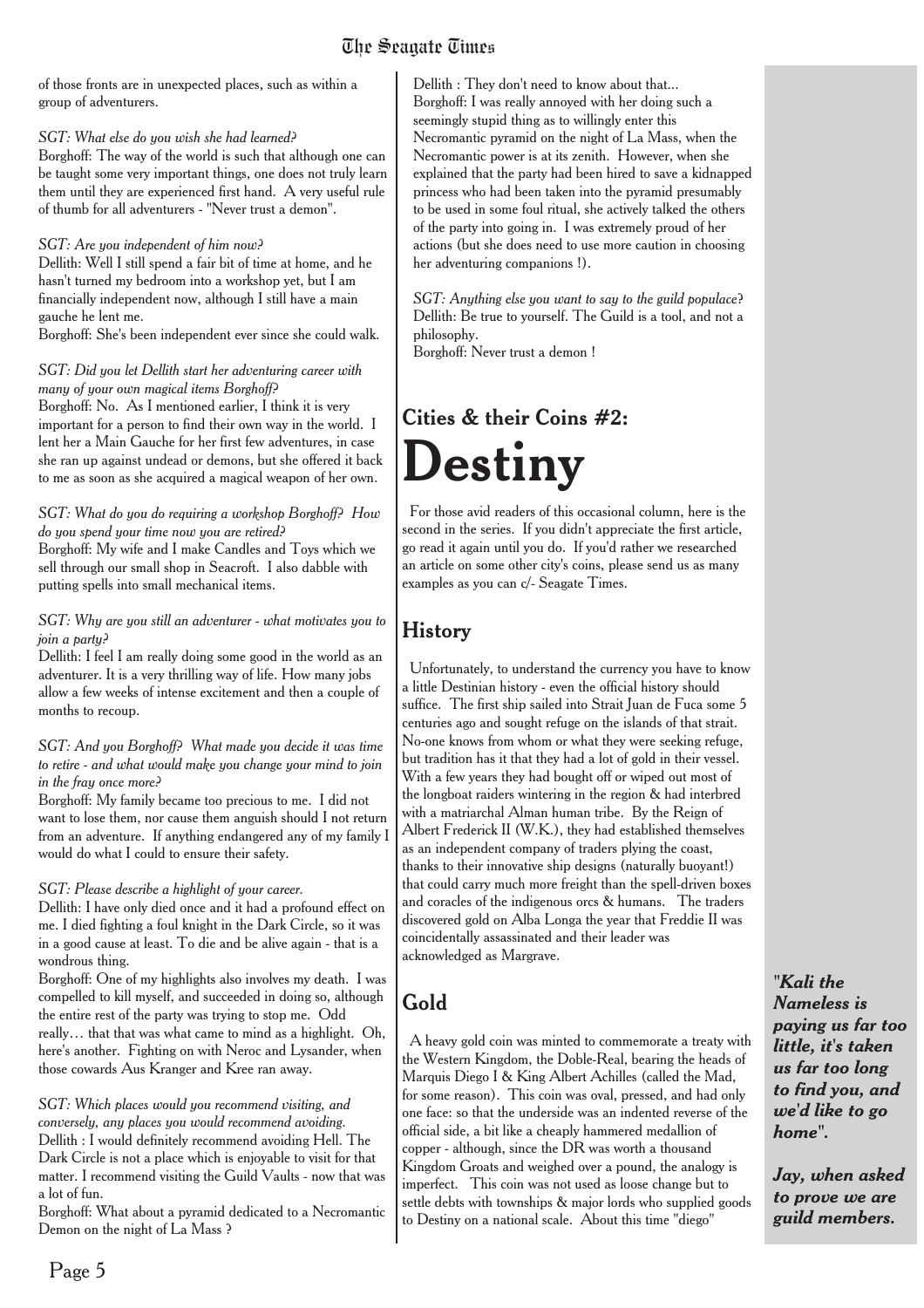entered the common language as slang for an arrogant person who throws their weight around.

Even when almost pure (22 or 23 karats), Destinian gold has a distinctive reddish hue. Speaking of which, as King A.A. got madder, he disappeared off the Double Royal and was replaced by the Marchioness of Destiny. The coin quickly became much smaller, but retained it's distinctive oval shape & pressed nature; at the height of Destiny's power last century, a well-to-do Don was undressed if he didn't carry his coin box - a velvet lined oval bejewelled container just the right shape to stack Double-Royals in. The DR was standardised at ten Dragóns by Diego's sonin-law, Francisco the Black who was a fan of both decimalisation and decimation. He established the Four centuries later, to the month, a guild party enable Don Carlos to crown himself first Duke and then King of Destiny. To celebrate a new gold coin was cast, the Carlo; besides D.C. had no wife and a "Single Royal" would be silly. The Carlo showed D.C. on one side & St Michael on the other. This coin, the "Charlie", is still used in the Far East, but most have been melted down or turned into religious medallions - of one sort or another. The Serene Republic was established 4 years ago when D.C. was cashiered, as rumour has it, by several of the guild members who put him on the throne in the first place.

Foreign gold coins do surface in Destiny, but should be officially assayed & exchanged: the alien coins are then overstamped with their equivalent value, usually undervalued, and distributed as state charity. So it is demeaning for a Destinian to have any gold other than a DR. The Serene Republic has no official gold coinage: secret gold mines, dark sphere, "unorthodox economic revenge" ... it's not a pretty tale, but worth telling if you want to know how pale a dwarf can go.

*Destinian Gold Coin*



#### Jewels

Historically, Destinians seldom wore coloured stones. Diamonds are always acceptable; but the gem of choice is the pearl. When Don Fransisco the Peaceful was installed, Lotho Lightfoot estimated that if all the pearls in the capital were lined up, they would be over a mile long; but all the sapphires & rubies could be cupped in a single small hand. Unfortunately he was detained before completing his proof of this latter thesis.

## Truesilver

The DR is still the theoretical unit of accounting, but the quotidian coin for Destinian merchants has been the Dragón (dr), one five-hundredth of a pound of Truesilver (about 2/3 of a pennyweight), punched in the shape of a dragon's

head viewed from above with a hole punched through for easy threading. This light coin is almost impossible to counterfeit because of the distinctive pitch & clarity of its ring when dropped. This may also explain why so many Destinians have perfect pitch.

### Silver

For small change, the Destinians use a large florid silver coin, worth a tenth of a Dragon, officially designated the plata (Silver), but also called an escudo (shield) weighs about 8½ pennyweights - hence the common nickname "pieces of eight".

Thus  $10p = 1 dr$ ;  $100dr = 1 DR$ 

*Destinian Silver Coin*



#### Iron

Destinians do buy & sell things worth less than a silver. Officially they use Virtues, large Iron tokens (some as heavy 10 penny weight, hence the nickname peso, or weight) stamped with a nominal value (1/5, 1/10, 1/20, etc) and labelled with a particularly Destinian virtue: Intransigence, Self-worth, Audacity, Bravery, ... depending upon the political message of the day. However, in practice, Destinians pay small sums using foreign silver and the Seagate penny is accepted, in very small quantities, to be worth 1/8 of a silver.

# Trivia

· Copper is a useful metal from which brass and other naval metals are made, but of little monetary use. Rumours that it was used to make the Destinian DR redder are 96% false.

The only crime technically punishable by death in the old marquisate was "Tampering with Official Weights & Measures", which includes counterfeiting; although some of the Church's chastisement of unlicensed mages could get a mite fatal.

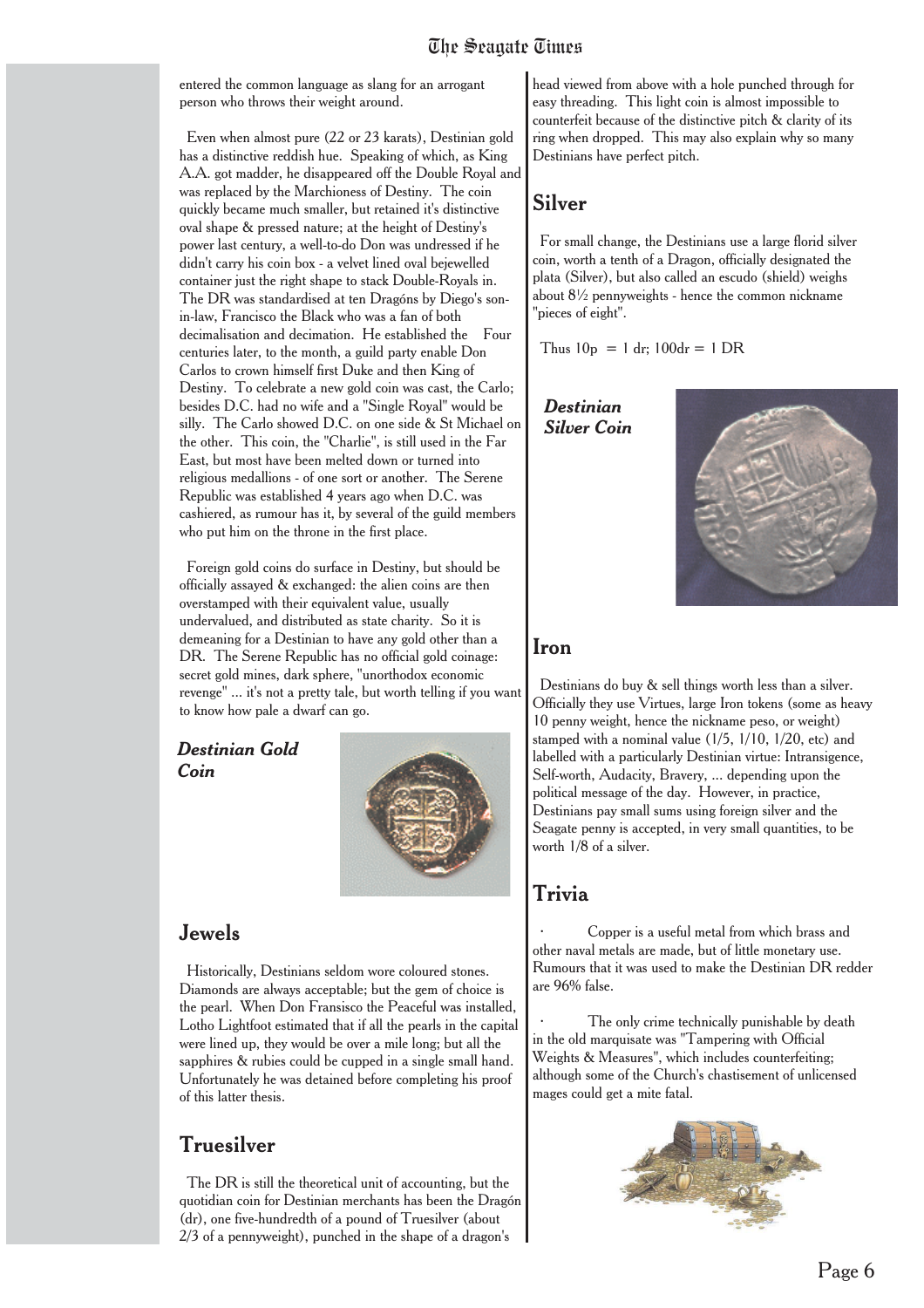King Carlos first and last had a peculiar sense of humour; he set the official exchange rate with Seagate at  $10DR = 666 GS$ .

# **The Adventurer's Guide**

# **Tips for success**

When in a cloud of methane, always check for fire traps on the door you're about to open... Before opening it!

Actually, checking doors for traps is a good idea on principle... As is silencing alarms before you set them ringing.

Do not hesitate to throw gold bricks at the enemy if it will save your lives. Just try not to run out...

Whenever possible, break down the enemy into small groups. He who said "divide and conquer" was right.

Conversely, dividing the party is a good way to get yourselves killed. Avoid splitting your group unless it's absolutely essential.

Always remember... He who fights and runs away, lives to fight another day. The strategic retreat is sometimes a very necessary tactic.

# Military Science in 10 Easy Steps

#### Rk 0: *The Basics*

When drawing battle plans in the dirt, the circles are us the crosses are them, the lines of the arrows are where we're

moving and the pointy bit is where we end up. Charge means go towards them and attack. Retreat means stop attacking and run away from them faster than the guy next to you.

Rk 1: *Winning Initiative* Shout Charge before they do!

*Rk 2: Preparation* Form a line, then charge!

Rk 3: *Formations* Form a wedge then charge!

Rk 4: *Appropriate use of troops* Don't put the specialist archers and casters in the wedge, put them behind it.

Rk 5: *Higher Ground* If you are on better ground, don't charge them, let them charge you.

Rk 6: *Adjust to the tactics of the enemy* If they have lots of archers and you don't then they're not going to charge you so you'd better charge them.

#### Rk 7: *Protect your offence*

And when you're charging the archers put the guys with the big shields and armour at the front so that your troops all survive the charge.

*Rk 8: Mastery*

You're a master now, let the opposition know how good you are, then while they're worrying about what amazing tactics you are going to use on them, shout charge and run straight into the middle of them.

*Rk 9: Teaching*

Naturally you could win by amazing tactics, but it's a much better learning experience for the troops to see for themselves what happens if you don't use good tactics.

*Rk 10: Delegation*

You've done the hard work, you're a grand master, delegate the battle to your juniors and return to your field tent for some more drinking. If they are worthy of following you then your casual confidence will inspire the troops to win, if not then their screams will warn you it's time to slip out the back of the tent and beat a tactical retreat.

- Aryan

# *Charge!!!*

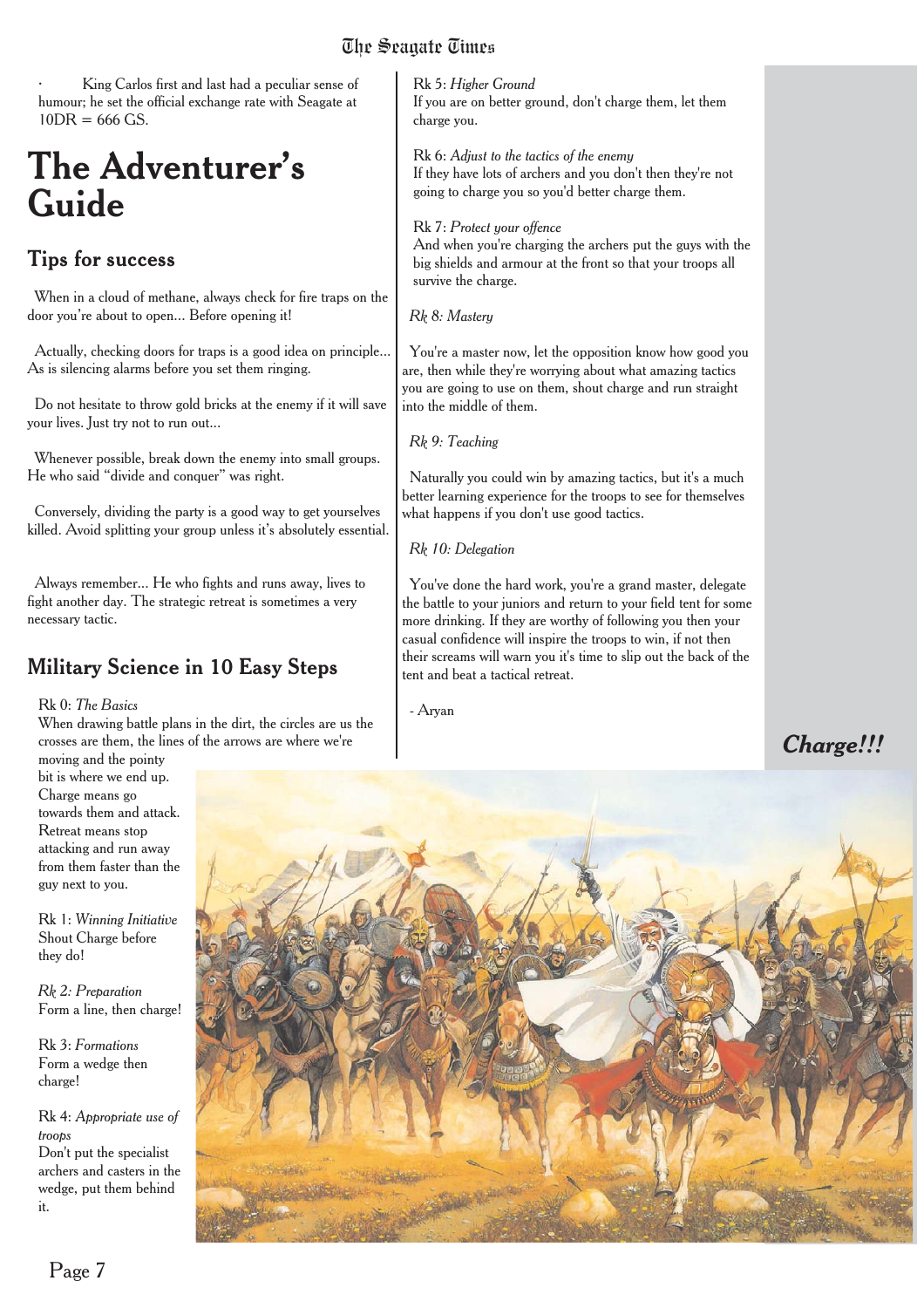# **Starflower's Bestiary**

# An Orgy of Ogres

Ogres are creatures with which to compose tales to frighten human infants. Supremely ugly in a more-or-less humanoid fashion, they are noted for their physical strength and sheer brutality. Taller than elves and shorter than giants, ogres average eight feet in height. They have large flattened noses, small yellowish eyes, pointed ears, and large, sharp, protruding teeth. Their hide is generally a grey to earthy colour, and being thicker than that of orcs and hill giants, affords them somewhat more protection against weapons.

Ogres are renowned for their taste for human flesh, the younger and more tender the better. Not to speak of their other personal habits, which are, shall we say, less than savoury. One can generally tell when an ogre is nearby by the sheer stink. The only time an ogre takes a bath is when it trips and falls into a stream! Ogres never ever clean or tidy their living space and the interior of an ogre cave closely resembles a castle midden.

Not surprisingly, in view of their enormous strength, but limited dexterity, the weapon of choice for the ogre is the giant club. They rarely use ranged weapons more sophisticated than rocks, bows and crossbows involving a level of complexity well beyond the skills of the average ogre. Against smaller, weak-looking opponents, ogres may attempt to close and grapple, and then will bite. Not only are those teeth sharp, but you really don't know where they've been, so my advice as a healer is to avoid close combat with ogres. They do occasionally use magic. Ogre mages are usually druidic adepts of the College of Earth magics. In their role as tribal shamen they encourage the practise of bloody rituals involving the sacrifice of sentients.

Ogres wear little in the way of clothing, having considerably less fashion sense than a hobgoblin necromancer. They do wear armour, most often heavy leather or chain, and like spiky bits. Typically their armour is filthy and corroded, and worth little as treasure. However, if the adventurer puts aside her distaste and searches the ogre's corpus, she may well find items of value, such as coins and gems, for ogres seem to accumulate these things.





The typical habitat of the ogre is a remote area, most often rough and mountainous, although swamp-dwelling ogres are also known. Ogres rarely build and instead inhabit natural caves or ruins. They may be encountered singly, in small bands or as entire tribes. The latter will almost certainly have one or more shamen and, of course, a chief, an unusually strong and tough individual who may even have a few thoughts to rub together.

And there lies the weakness of the ogre. Ogres are not noted for their intelligence or their tactical insight. They are strong, they are brutal, they have thick hides, and they are very, very straightforward. The ogre idea of military tactics tends to be limited to "first throw rocks, then charge, and pummel the enemy until they squished". It's remarkably easy to confuse an ogre simply by not being where he expects you to be. Tactics against ogres are simple enough engage at range if possible, using missile weapons and magic. Use terrain to keep them at bay - quickness can be very useful to help keep distance between you and an ogre. Strength enhancing magics have to be good for you, if you must get into melee against an ogre. Make him drop that devastating club, and grapple an opponent who's unexpectedly stronger than he is.

Curiously, a party returning from off plane described encountering an ogre-like species named ogrons. These creatures shared the ogrish taste for human flesh, some of the physical appearence, but appeared to be much more intelligent. They displayed clever military tactics, to the point of retreating when they were outclassed by the adventurers. They also had mages of at least three known Colleges - Ice, Earth and Namer. They clearly understood the portal system in operation on that plane, and were able to survive in a frigid environment. These creatures are not something one would enjoy meeting - and speculation is that they were deliberately left behind. Are you surprised?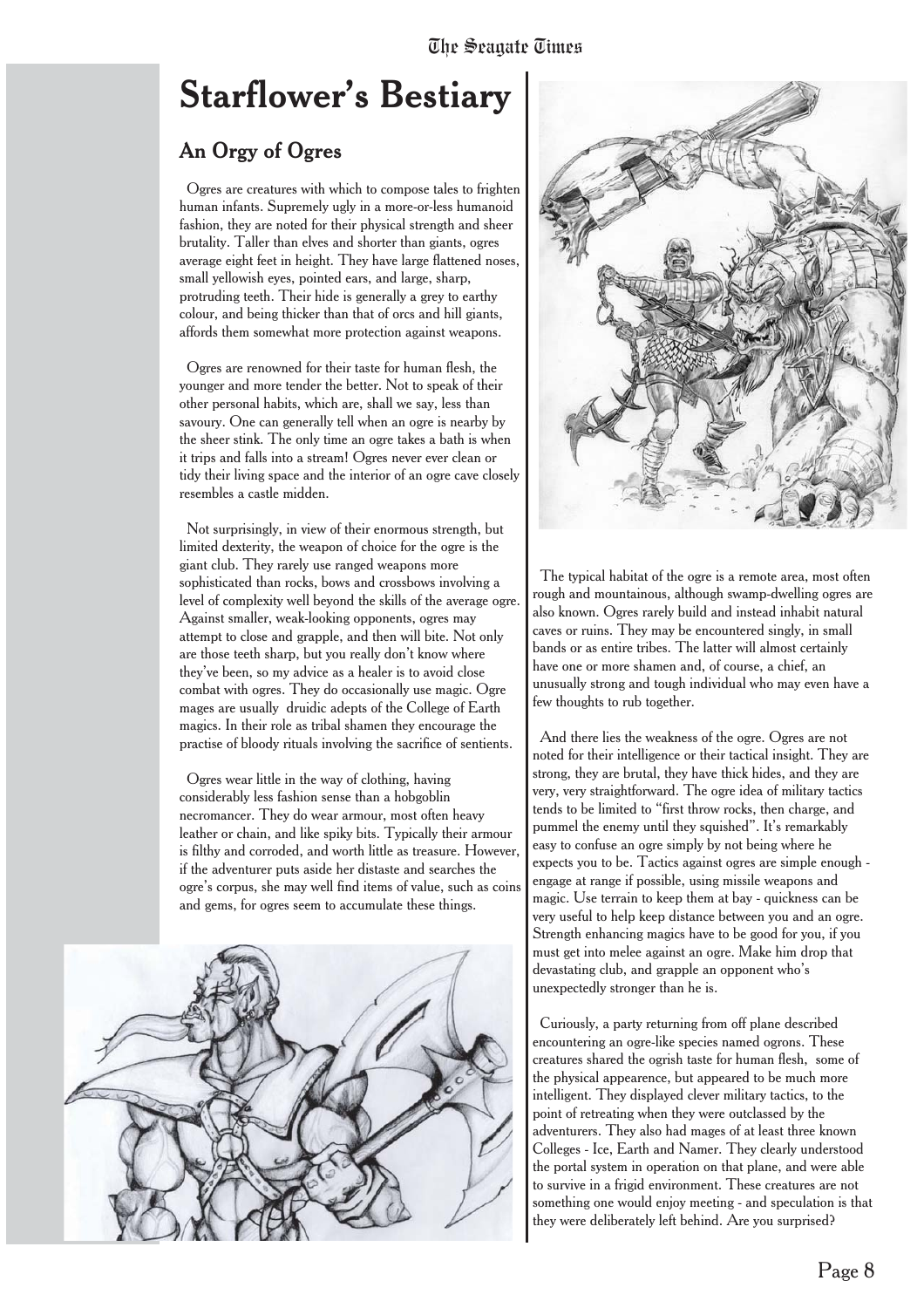# **The Puzzle Column**

# Seagate Harbour

The picture below shows the docks at Seagate on one fine summer's day in 803. From the clues below, can you work out the name of each of the ships tied at anchor, what kind of vessel it is, and the name of its captain?



1 Captain Bower's ship is a privateer, a privately-owned ship with a licence from the Destinians to attack ships owned by their enemies; it is anchored next to the Mermaid Jane.

2 Ship C is commanded by Captain Nathaniel Lee.

3 The Gentlemen's Exploratory Society caravel, preparing to depart for Pasifika with Californian Smith on board, is anchored immediately east of the Carzalan Navy brig, whose captain is not named Hatch.

4 The Sceptre is anchored next west of Captain Moor's vessel; the merchantman is anchored next west of the Merlin.

5 Ship D is a Carzalan Navy frigate, resupplying with ballista bolts and provisions after a raid on a slaver convoy heading for the Empire of Five Sisters.

6 Captain Fay's Rainbow is anchored two places west of the coastal trading vessel, which is awaiting the arrival of goods from Ranke before commencing another voyage.

7 Ship B is the Pole Star.

8 Captain Wake's vessel, which has a one-word name, is anchored next to the Dolphin.

Ships: *Dolphin; Mermaid Jane; Merlin; Pole Star; Rainbow; Sceptre*

Types: *brig; caravel, frigate; coastal trader; merchantman; privateer*

Captains: *Bower; Fay; Hatch; Lee; Moor; Wake*

# Riddles

I know a word of letters three. Add two, and fewer there will be. I give you a group of three. One is sitting down, and will never get up.

The second eats as much as is given to him, yet is always hungry.

The third goes away and never returns.

# Get the Power of Fire and Light!

Fire College Invested Items: Dragonflames Rk 10 Weapon of Flames Rk 10 Also Rank 8 Weaponry.

Now with added Radiance for Positive effect on Dark Creatures.

Prices negotiable. Please contact Flamis at the Guild.

I am, in truth, a yellow fork From tables in the sky By inadvertent fingers dropped The awful cutlery. Of mansions never quite disclosed And never quite concealed The apparatus of the dark To ignorance revealed.

#### **Question:**

How do you sneak up on an island in a swamp? Assume saltwater crocodiles will attack you in the water, air elementals if you fly, and the grass will inform the enemy if you walk on it. You have to cross forty miles in two hours.

#### **Answer:**

Turn the party into three goblins, two weasels, and a pixie. Balance the party pyramid-fashion on a unicycle. Ride the unicycle on the water at twenty mph, and hold on tight when you dodge the crocs. Wave to any observers. No scout or picket is going to report this occurrence to their sergeant, nor any astrologer to their boss.

# What's Hot

Weapon of Flames vs Ice

Maces That Remove Enemy Magics Rank 4 Rangers Dragonflames invested Warehouses of Coal and

Talking to Animals

Sol

**Creatures** 

Rubber Unicycles

# What's Not

Frigidia

Ice Demons

Maces That Destroy Magic Items and Remove Our Magics

Air Mages that Sleep on the Job

Fear rats

Previous Guild Parties

Drow waiters

Talking to Gods



*"So we have to wander into this underworld and pick up some lonely chicks?"*

*Sam clarifying the mission*

*"Name of substance that renders this person 'easy'"*

*Sam's standard DA question*